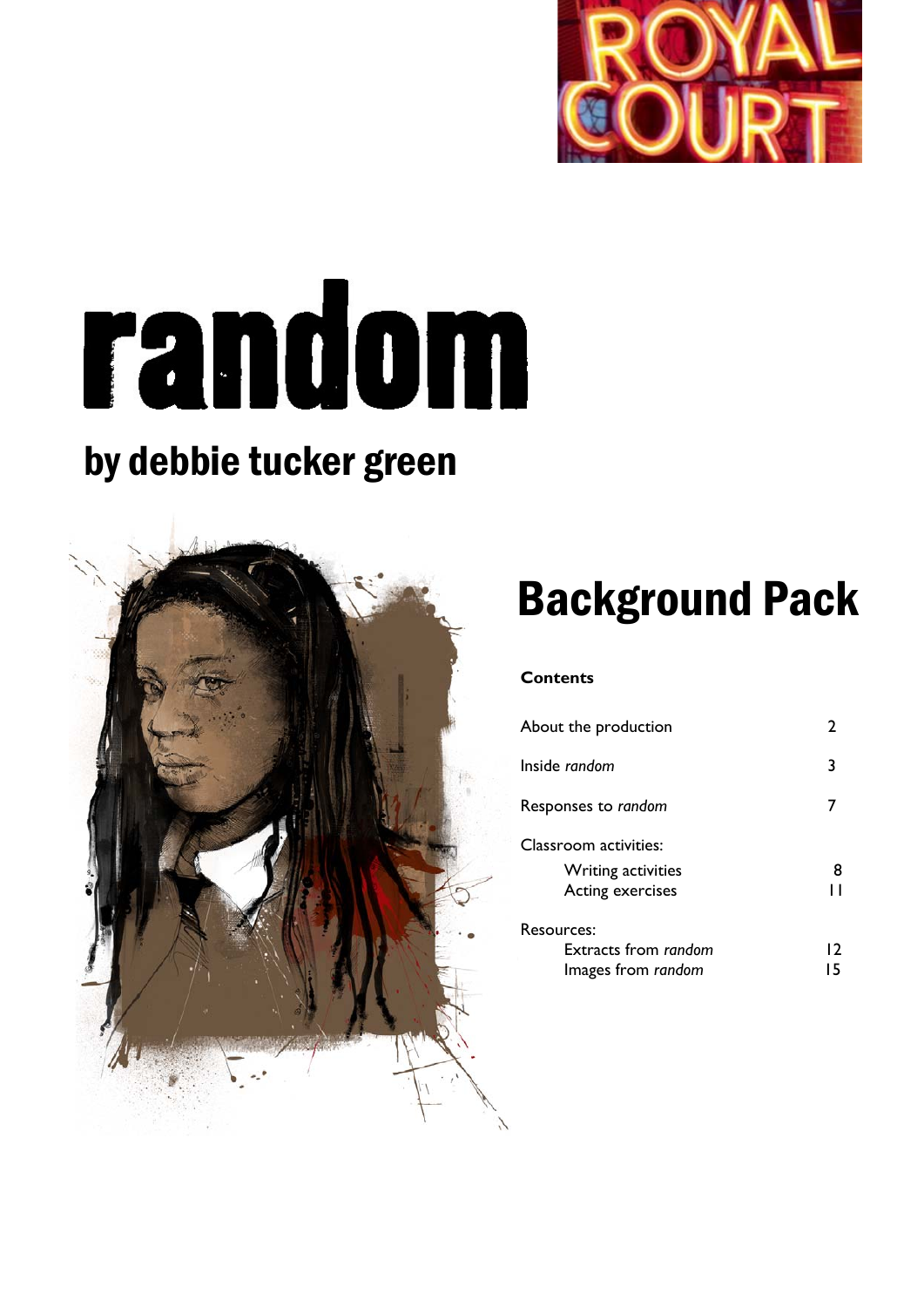

# About the production

Cast **NADINE MARSHALL**

Director **SACHA WARES**  Assistant Director **GBOLAHAN OBISESAN**  Production Manager **PAUL HANDLEY**  Stage Manager **SARAH DAVIES**  Costume Supervisor **IONA KENRICK** 

Audience Development Officer **GEMMA FRAYNE**  Audience Development Assistant **SUSANNAH OSTROM**  Outreach Worker **YASMIN FLOYER** 

Lighting **PAULE CONSTABLE** 

First performance at Royal Court Theatre on 7 March 2008



**Education work on** *random* **is supported by** 

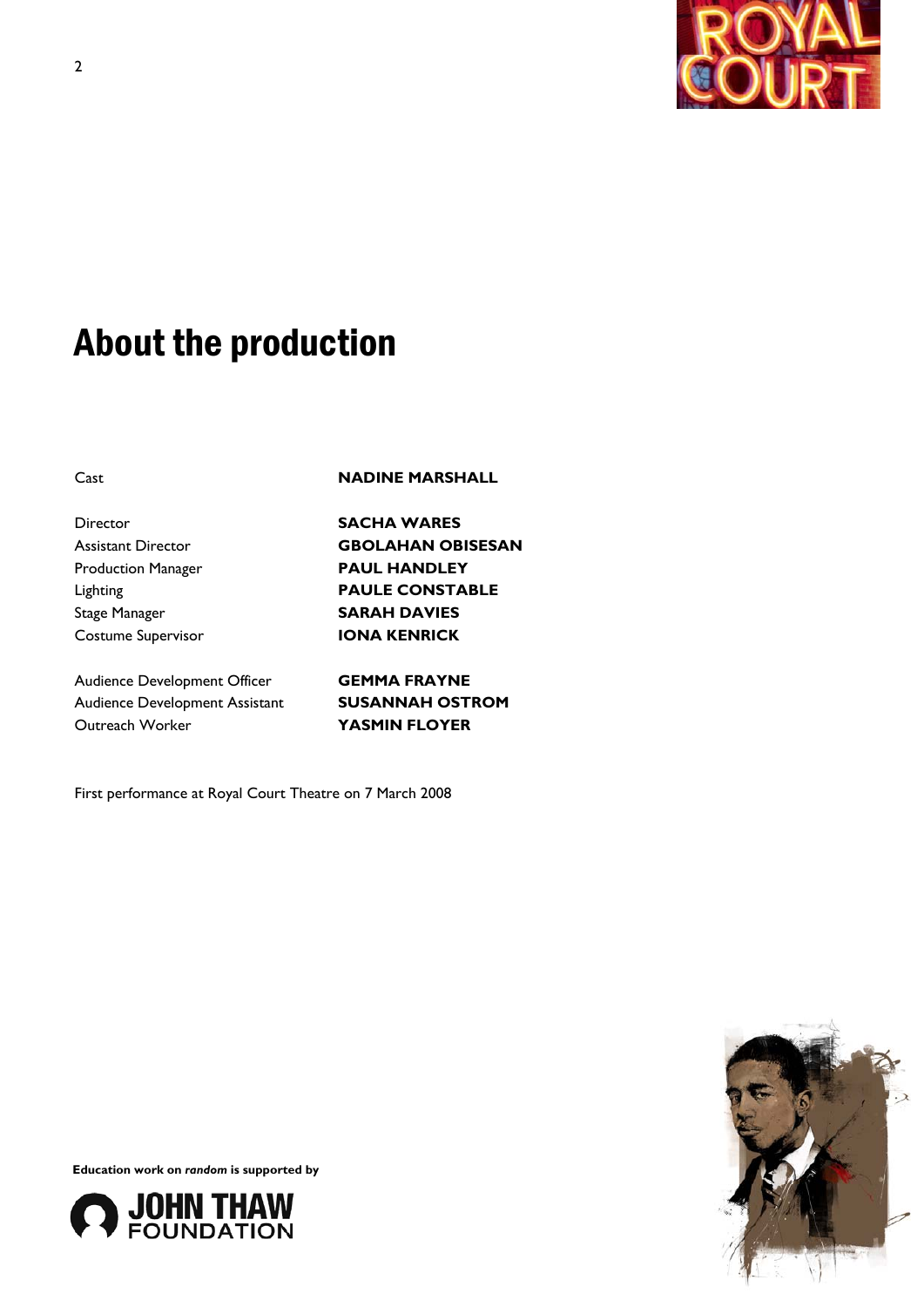

# Inside random

# **A conversation between Director Sacha Wares and Assistant Director Gbolahan Obisesan about the rehearsal process for** *random.*

### **What is the history of the play** *random***?**

I think debbie tucker green wrote *random* in June last year or just before. Nadine first performed it as a rehearsed reading in the Theatre Upstairs in July for two performances. Following the reading, the play was then programmed for a full production in the main auditorium.

### **How did you and Nadine approach the play for the rehearsed reading?**

We rehearsed for the reading for one week. Because time was short, we concentrated mainly on finding the different voices of the various characters, talking about who the characters were, their ages, backgrounds, jobs, etc. and looking at their different vocal qualities and rhythms.

We also went through the text very carefully, noting when the shifts of character took place, when the locations changed, when the characters realised something new. The script is separated into two parts, but has a fast, fluid pace, and is not divided into different scenes. To make the stages of the narrative easier to follow for ourselves we broke the script down into small chunks or 'units of action' and gave each 'unit' a sequential number and mini-title. This was so that we all had a really clear sense of how the story moved forward moment to moment.

Taking the time to do this really helped us to focus on the details of the story, and meant that when we came to rehearse for the full production this February, a lot of the basic preparation work had already been done.

# **Can you describe how you helped Nadine build a picture of the environment of the play? Was this process similar to other plays you have directed by debbie tucker green?**

I have directed three of debbie's plays and I think Nadine has performed in at least four. Nadine and I worked together on *trade* and in some ways the rehearsal process for *trade*  was similar to the *random* rehearsals. On both plays we spent a lot of time working on the rhythm of the writing, concentrating particularly on debbie's individual way of using punctuation and text lay-out. The big difference with *random* is that it is written for just one performer, with the emphasis on storytelling, rather than action and interaction.

Neither Nadine or I have done a one-person storytelling performance before so for both of us *random* presented a new challenge, and the task of building up a picture of the play's physical environment was certainly an important part of the process.

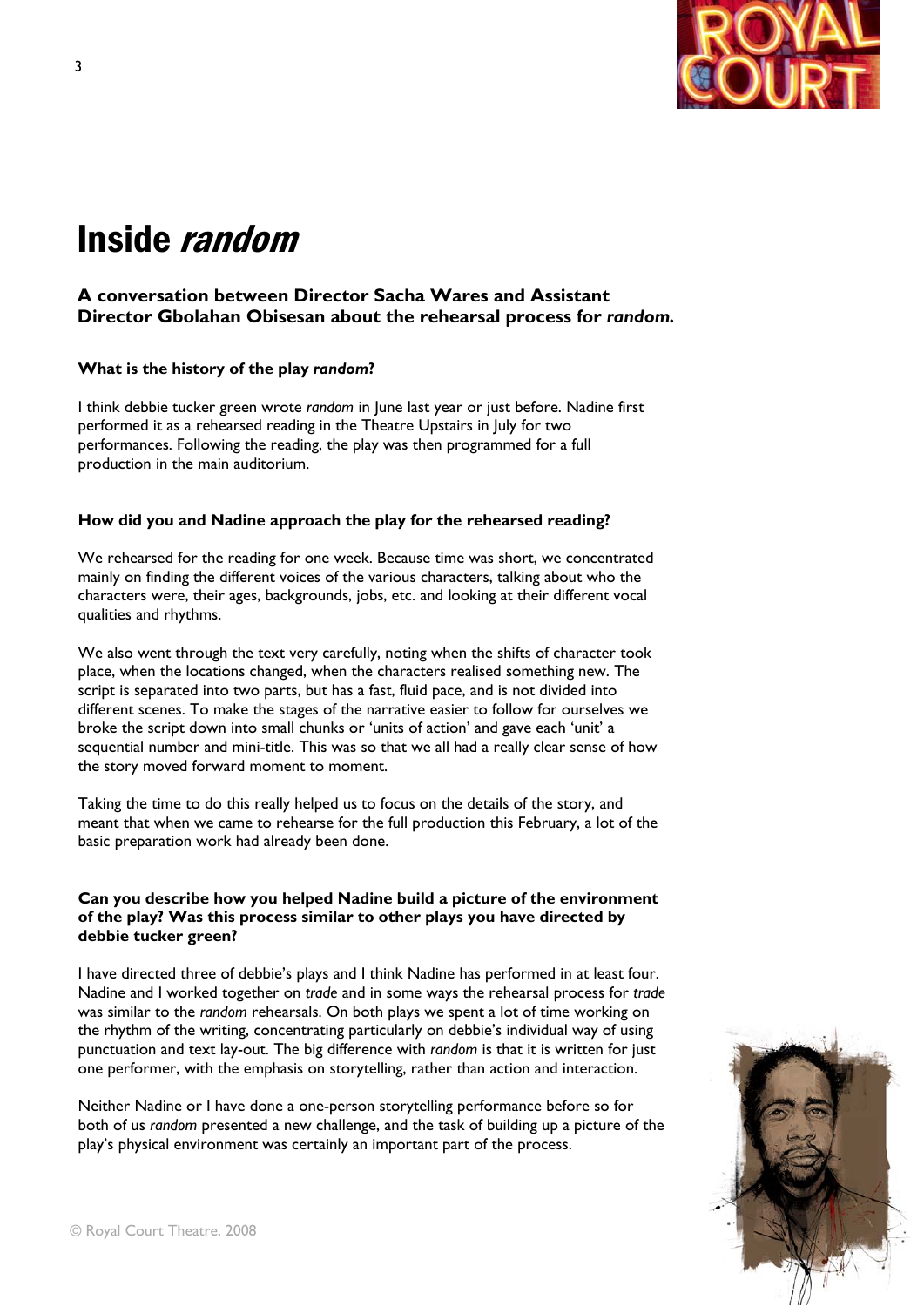

In most plays, the set designer is the person primarily responsible for communicating the physical world of the play. However, when debbie wrote *random* she had a clear idea in her mind that the stage would be empty and the performer would have only the words to make us imagine the spaces and places the story unfolds in.

For much of the play, Nadine is speaking directly to the audience, but it is important that at every stage of the story she has vivid, real pictures in her mind of the events, people, sounds, and objects she is describing to us. If she isn't seeing the pictures she describes, we probably won't either.

To help achieve this, we spent quite a lot of the rehearsal time creating all the different locations of the play and playing the scenes out as if they were happening in actuality rather than simply being described.

### **Can you explain how you did this in more detail?**

Well, for each scene we created a rough rehearsal set with furniture and incidental props. For example, when we rehearsed the final scene in the Brother's bedroom we had a bed, posters, computer screen, chest of drawers with clothing etc.; for the earlier street shrine scene we collected all the objects the Sister mentions and placed them around an area fenced off with police tape, and so on.

When we enacted the scenes for the first time, myself, the stage manager, and assistant director played the other characters. This was so that Nadine was free to concentrate on only one character at a time. We then swapped roles so that Nadine could play the scene again from each of the characters' point of view. This helped Nadine start to picture the exact physical relationships of the characters to one another, and where her eyeline should be at every moment of the story. It also allowed her to enjoy the feeling of interaction between the characters, and hopefully lessened the loneliness of rehearsing a play with no other actors!

### **What would you say was the biggest challenge on this production?**

If you ask Nadine, I'm sure she'd say the biggest challenge is being asked to hold an audience's attention alone on an empty stage with only the words – no set, no music, no other actors. The other major challenge, of course, is to play so many different characters, to make them each real and distinctive and to have to switch between them so quickly.

# **How did Nadine work on the physicality of the different characters?**

Nadine is an incredibly versatile actress, and I think she finds it quite easy to imagine herself into other peoples' bodies and ways of moving. When we did the reading of the play last year we didn't do any work on the characters' physicality because there wasn't enough time, but even so you could still see the subtle changes in her body when she shifted from character to character. I'm not sure she was even aware she was doing it!

For the final production, we have had a lot more time to explore the different characters' ways of moving, and we used a very simple exercise to do it.

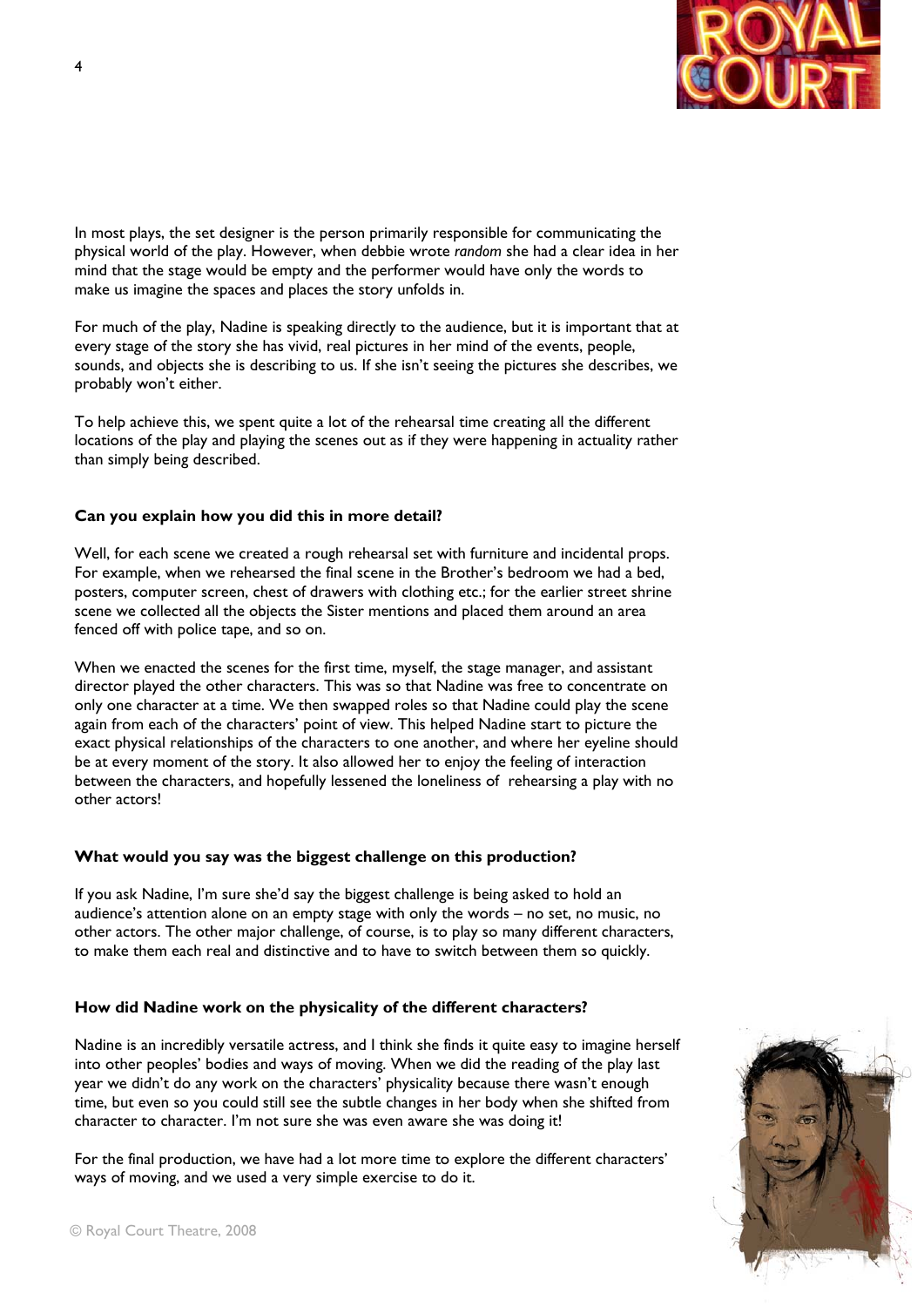

# **What was the exercise?**

Nothing complicated. Nadine just spent some time 'walking' each character while I asked her various questions. Even though in the performance she stays almost on the spot, she found it easier to discover the physicality of the characters by 'walking' them around the room. As she walked about I'd ask questions like:

- What part of their body does the character lead from? Their head? Their chest? Their groin?
- What is their energy like fast or slow?
- Are their gestures and movements open or closed? Direct or defensive / protective?
- How does the character sit? Get up? Run? Lie down?
- Where do they hold tension in their body when they are tired or under pressure?
- Which parts of their body do they use to express themselves when talking their hands? Their eyebrows?
- How do they behave when they are cold? Hot?
- What happens in their body when they are nervous or uncomfortable? How do they hold their body when they are bored or waiting? Angry or frustrated?
- What happens to their mouth, their jaw, their hands, their breathing when they are upset? Nervous?
- How do they laugh?
- What happens when they receive a shock?
- What about when they are trying to hold in or hold back something they want to say?
- How does their physicality change when they are at home with their family? At work? With strangers? With friends?

Often while we were doing the exercise Nadine would improvise a bit of text for the character or use some of the lines from the play in order to link the rhythms of speech to the physicality. For fun, and to help build confidence with the play's quick transitions, we'd follow this with an exercise where I'd call out a character name and an emotional or physical state and Nadine would inhabit it. I'd then call out another and another and Nadine would make the transitions as quickly as possible. All of this was aimed to make sure that each character was clearly distinguishable with their own particular physical idiosyncrasies.

# **You mentioned earlier the importance of rhythm in debbie's writing. Can you explain some of the ways debbie uses punctuation and page layout in her plays?**

In each of debbie's plays I have worked on the 'code' contained in the punctuation is ever so slightly different. In *random* for instance:

 $A'$ –' (dash) represents an interruption of thought. When a dash is at the end of the line it usually suggests that the next character who speaks has 'cut in' and stopped the speaking character from finishing their sentence. When the dashes appear within a single character's 'speech' it is as though that character has had a fresh thought which stops



5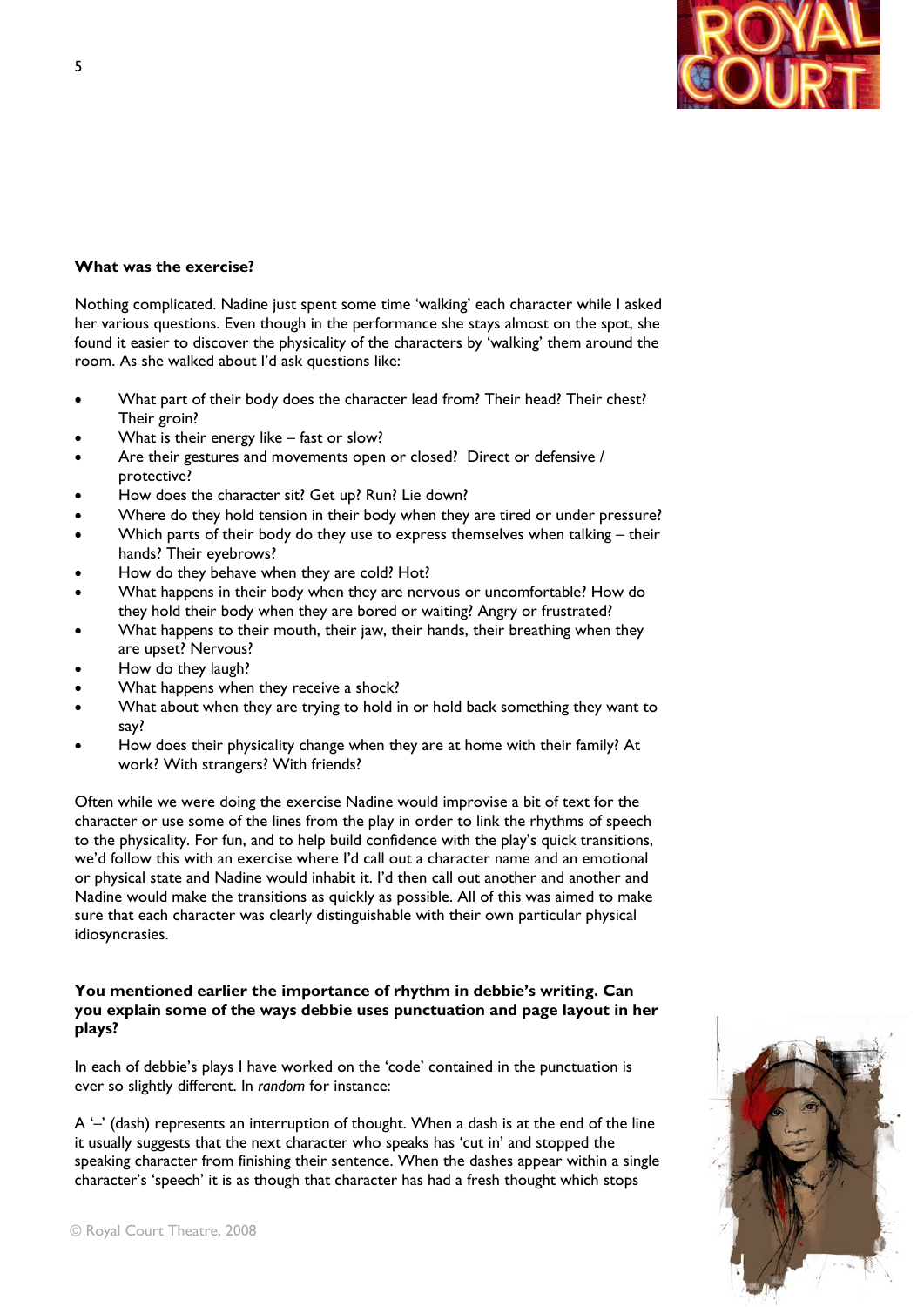

them from finishing the one they first started. debbie describes this second example as what happens when your brain moves faster than your mouth.

A series of '…' (dots) at the end of a sentence tends to signify that the thought has trailed off, usually because the character's brain has caught up with their mouth and they realise that they are about to say something they'd rather not. Dots at the beginning of a line are a bit different and on the whole mean the character is thinking, looking for a way to express themselves, or forming a new thought.

A word in *italics* suggests that there is an extra stress.

A **beat** suggests that the character has a moment of private introspection, or a sudden moment of realisation.

Spaces between lines suggest that the pace of thought has slowed down and there is more 'air' between the lines.

All of this is a bit like musical notation – instructions on the page that tell the performer when to pause, when to slow down, when to speed up, what to give an accent and so on. It's quite technical – but the performer's job is to follow the writer's instructions and to discover for themselves the emotional or psychological reasons behind the rhythm changes.

# **Is there anything you would do differently if you could start rehearsals over again?**

Oh yes – loads of things. You always realise how you could have done things better just at the point you've finished doing them wrong. If I were to pick one main mistake I make over and over again, it is falling into the trap of trying to solve too many things at once. When you have limited time and lots of things to do, the temptation is always to try and address everything using one just one exercise or one rehearsal. Nadine has so much to do in this play, so much to think about, and I often made the mistake of piling up too many different thoughts and questions in her mind. Luckily she has an in-built 'notes overload' system which constantly reminds me that it is much more productive to focus on one thing at a time, and to approach the final goal stage by stage, little by little.

### **You are now in the last few days of rehearsals. What is your main focus at the moment?**

In the last week of rehearsals, especially when we moved from the rehearsal room to the theatre, it became clear that our final and most important task was to think about the relationship between the performer and the audience. All the work we'd done in the rehearsal room on the locations and images in the play, the physicality of the characters, and the rhythm of the text was really necessary and useful. However, as soon as we arrived in theatre we realised that while this detailed work had certainly helped Nadine get 'into' the play, it was just as essential to spend time thinking about how to connect with the audience and transmit the story to them in the most direct way possible.

So, over the last few days the audience has been our main focus and we have re-rehearsed the play on stage, concentrating less on the private journeys of the characters and more on the task of communicating the story to the people who have come to listen to it. It's quite hard to do this when the theatre is empty but from Friday, when the play opens, we'll be able to see if the story we are trying to tell is reaching the audience it has been written for.



© Royal Court Theatre, 2008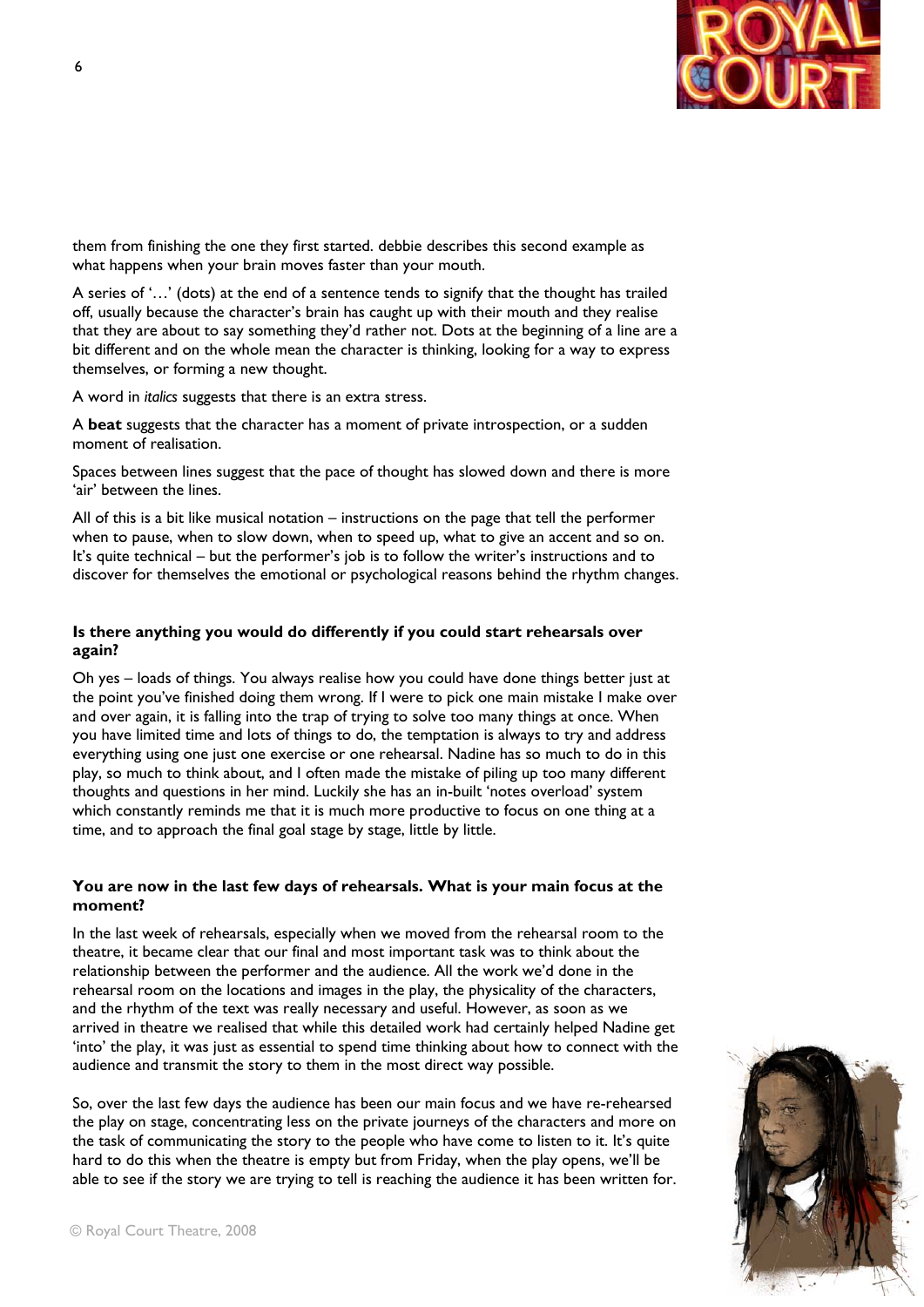

# Responses to random

They're typical parents. Especially the dad: go to work, come back, eat, go to sleep. *Student (Sion Manning School)* 

It's sad to know that it is actually reality, it's not a fairy tale. It happens today and it's happening all over.

*Student (Sion Manning School)* 

It really opened my eyes and it left me feeling very emotionally attached to the people - I felt like I'd met the characters, like they were talking directly to me.

*Student (Sion Manning School)* 

*random* for me is about a typical day in a girl's life, and how a tragic event affects her family. What really struck me was the language and the poetry of it, and how everyday it was. There's loads of things that you could easily relate to. If you are from a world where tragic things happen to people, you take it for granted that it won't happen to you or people you know. But when it's been put on stage so vividly, it feels as if it's just happened to you and as if your family has been affected. It makes you want to phone home and check your family are alright and tell them that you're alright too.

*Gbolahan Obisesan (Assistant Director)* 

We hear about it and it's like OK, and then we just forget about it, but it shows that there are people who aren't going to forget because they have to live with it forever.

*Student (Sion Manning School)* 

Every day it seems like every time you turn on the TV or open a newspaper, there's something that relates to the play. A lot of families are affected by it and you rarely get to hear the stories of those families.

*Gbolahan Obisesan (Assistant Director)* 

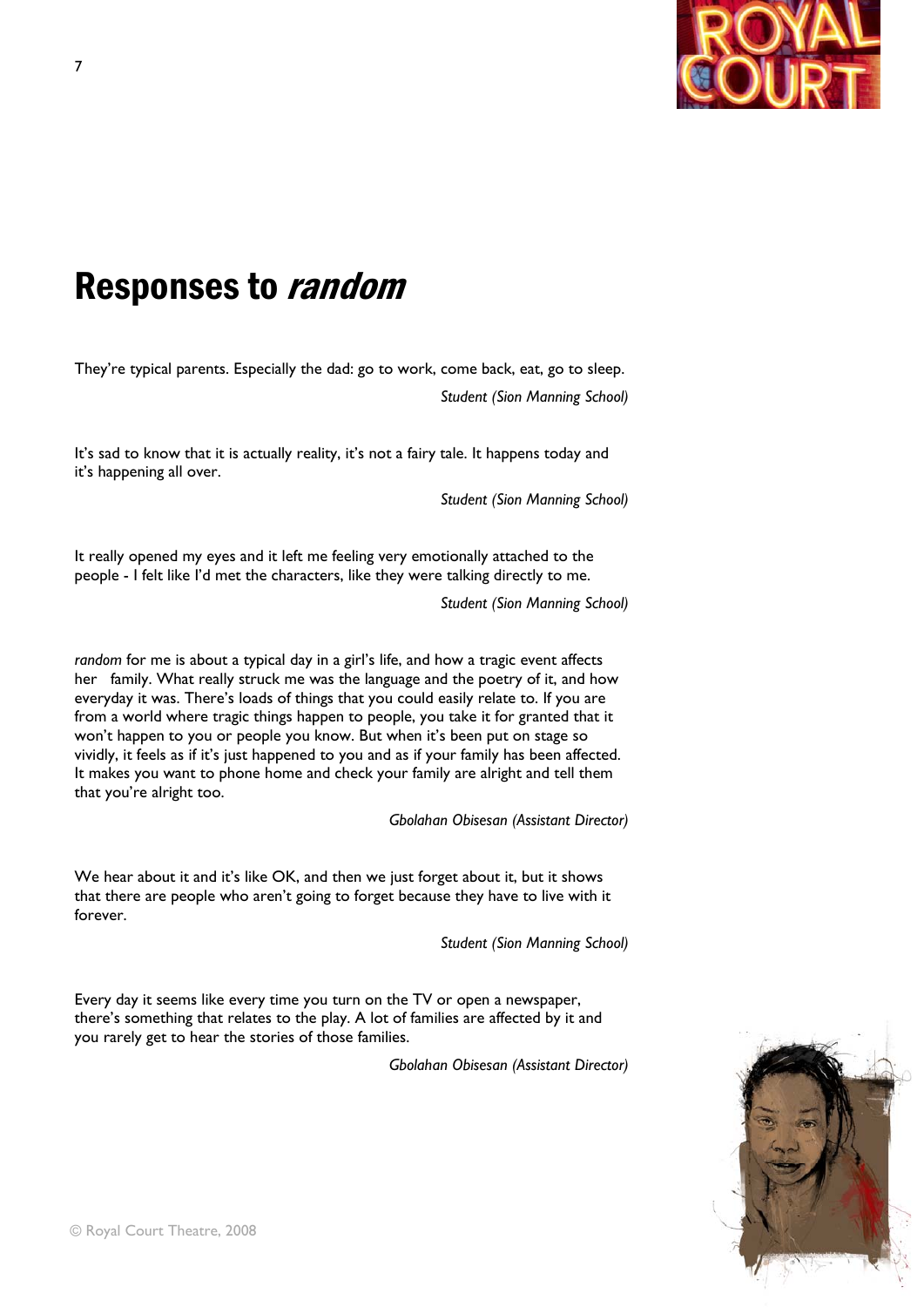

# Writing activities

# **Kitchen exercise**

- Think of something that you have in your kitchen at home that you're fairly sure nobody else has in their kitchen (e.g. tennis racquet, bonsai tree, lizard, map of Norway)
- Find a partner and talk about what the object is, how it came to be yours and why it's in your kitchen
- Then swap places and listen to your partner's story
- Now ask students to find another partner and to retell the story they have just heard to someone new
- Ask the group why being told a story is enjoyable. Which aspects of a story are most enjoyable? What makes a good story?

# **Writing your family**

- Choose a member of your family
- Write down 10 things about them, focussing on the smallest possible details, habits, catchphrases or phobias rather than facts about what they do and where they live
- Discuss what can be learned about people from these tiny details (as opposed to a whole life story)
- Suggest that it's in this every day domestic detail that makes a character 'live' on stage
- Ask the group to pick a second family member who lives in the same house as the first (or who has lived with them in the past)
- Ask them to imagine that these two family members are having a row over breakfast
- What are they rowing about (again, encourage small domestic detail rather than epic conflict)?
- Write a 4 line conversation that these 2 characters might have in this situation
- Read this conversation out to the rest of the group
- Now imagine that as the characters say each of their lines, they are thinking something about the other character that they don't say out loud, their inner thoughts (e.g. 'I wish she'd just shut up' or 'why does he ask questions that he already knows the answer to?')
- Ask the group to intersperse these thoughts with the lines they have already written so that they end up with a dialogue which is a mixture of direct and imagined speech
- Ask the students to perform their pieces

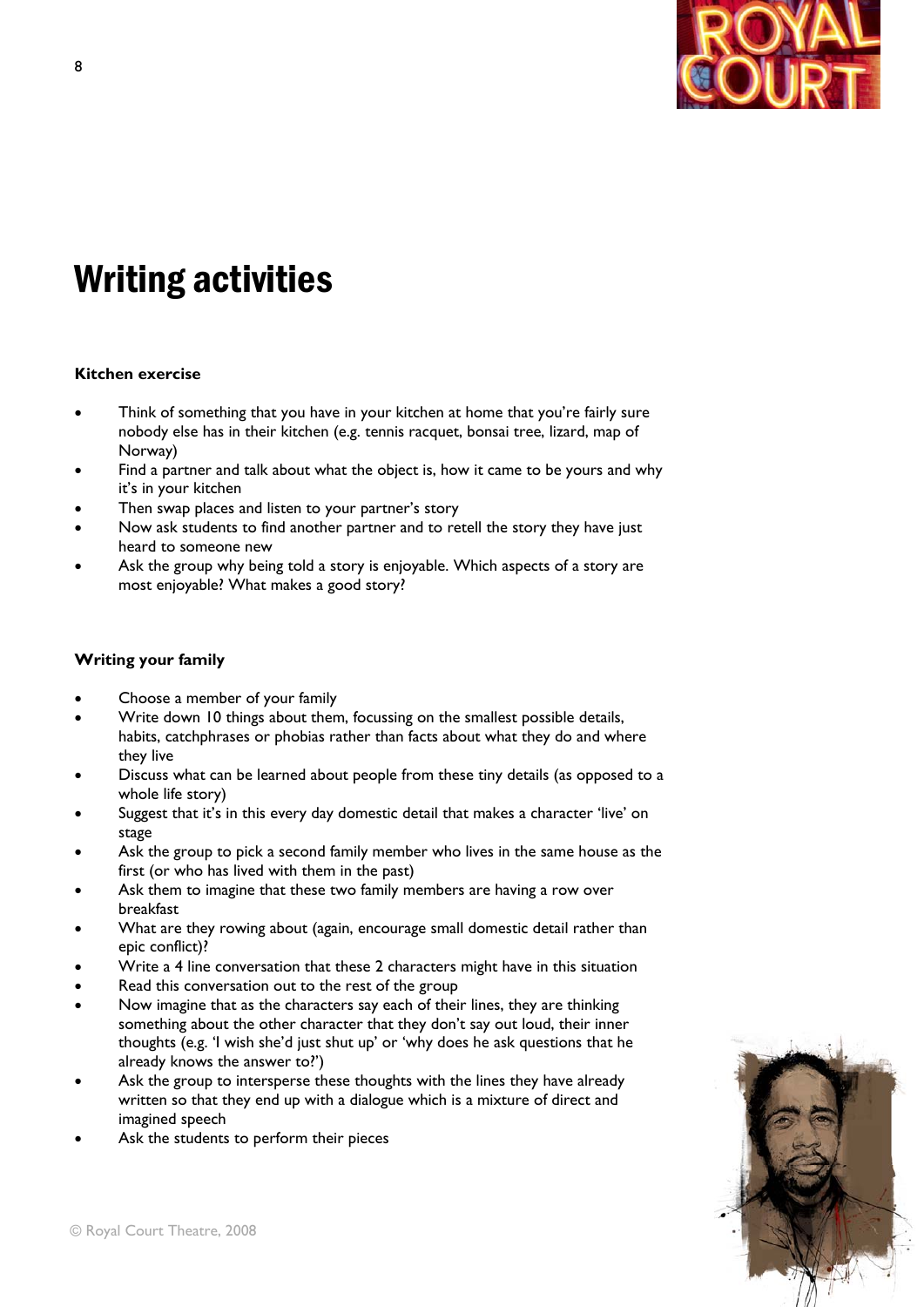

### **Images from** *random*

- Show the group the images from *random*
- Ask the participants to choose a character and to write down 10 things about that character (again, focus on small details)

### **Making a list**

- Get the group into pairs
- Ask one member of the pair to describe everything they did this morning from the moment they got up to the moment they left the house in as much detail as possible
- Ask the second member of the pair to write down the key words of the story with as much economy as possible (e.g. 'alarm, Radio 1, out of bed, cold floor, bathroom, shower, hot tap broken, water everywhere ...')
- Ask the pairs to swap jobs
- Ask some volunteers to read out their lists
- Transform these lists into poems which detail a slice of a character's life

### **End of day objectives**

- Ask students to choose something that they'd like to accomplish by the end of the day
- Ask students to choose something that they'd like to accomplish by the end of 2008
- Ask students to choose something that they'd like to accomplish by the end of their life times
- See if you can get a few people to share their choices in different categories
- Now ask them to pick a character from *random* (based on the images you have shown them) and to give them a specific 'end of day' objective
- Ask them to make a list of all the 'obstacles' that this imaginary character could encounter in the course of a single day that could stop them achieving their objective
- Ask the group to rank the items on this list in order of magnitude (smallest to largest) and to think of this as a 'scene break down' for a play
- Ask them to choose one 'scene' from this unwritten play and to decide:
	- Where the scene should be set?
	- Which other characters are necessary for the scene?
	- What might actually happen in the scene?
- Ask a few participants to share their 'scene plan' with the group

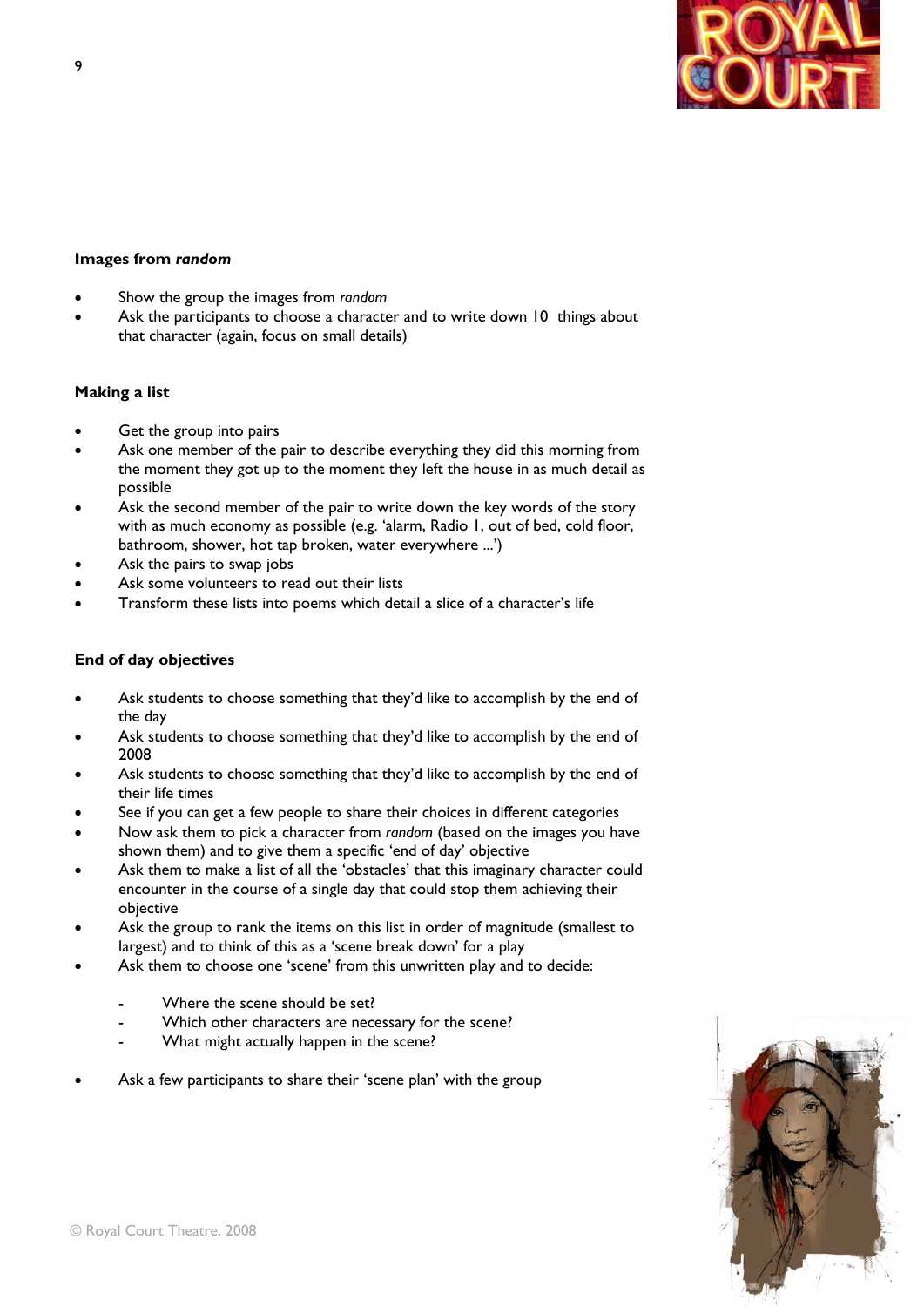

# **Creating a short play**

- Give students a chance to develop any of the previous exercises into a longer piece:
	- A 'list poem' which tells us what a character does in the course of a day
	- A breakfast argument scene in which characters voice their own thoughts as well as their spoken dialogue
	- A monologue in which someone describes the history of the strange object in their kitchen
	- A scene in which a character attempts to achieve their 'end of day' objective

### **Introduction to** *random*

- Share Extract I with the group
- Discuss the following:
	- How old are the characters?
	- What do they look like?
	- What time of day is it?
	- What kind of room is BROTHER in?
	- What happens next?
	- What are the differences between the two characters?
	- Why are some parts of the dialogue in speech marks?
- Encourage the group to continue the scene, writing what happens next
- With an older group, use Extract 3
- Discuss the following:
	- Why is the text laid out in this way?
	- Who is SISTER talking to?
	- What does she do for a living?
	- Describe Sally, John and Deepak?
	- What is the office like?
	- What is the state of her relationship with her boyfriend?

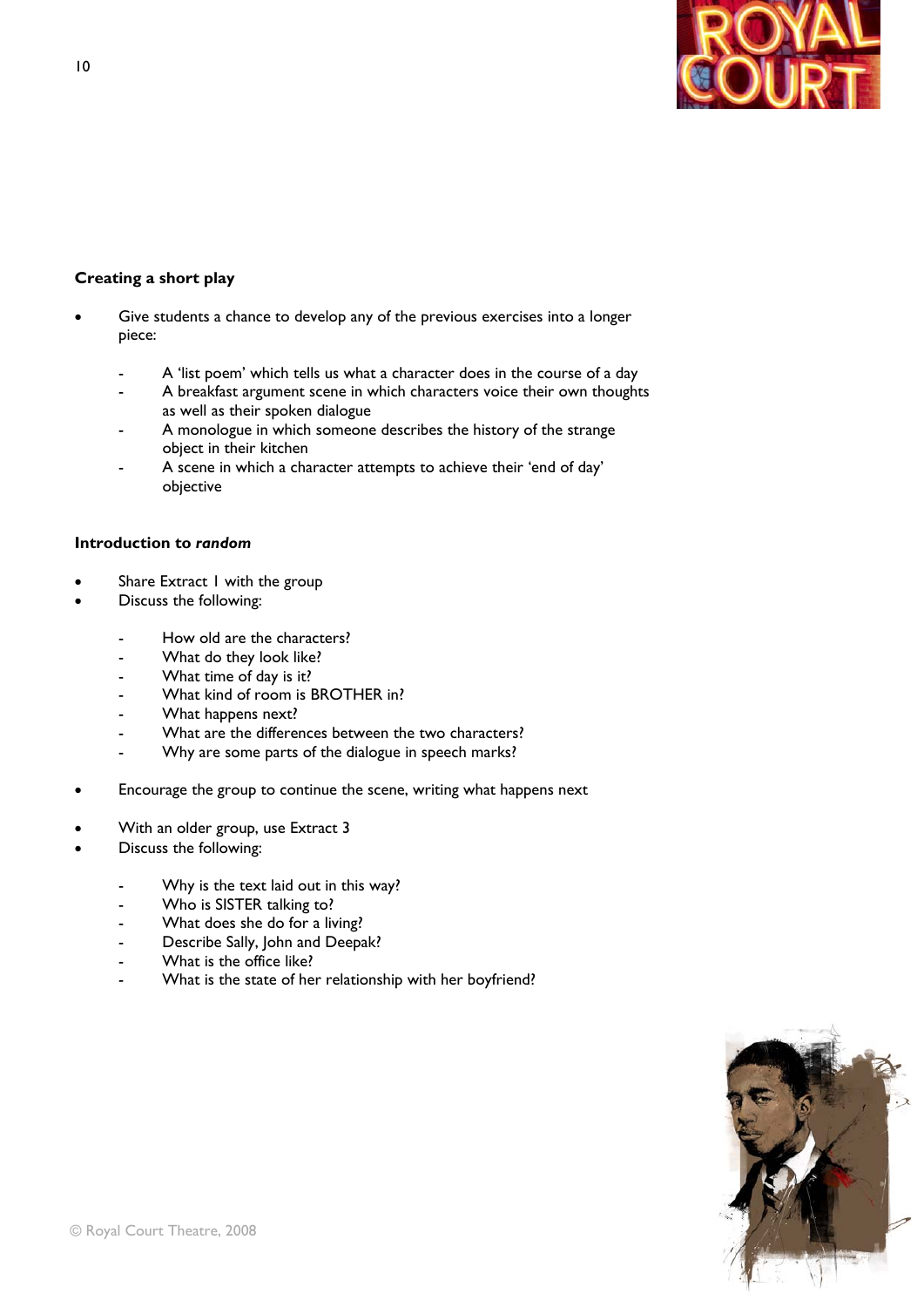

# Acting exercises

# **Vocal exercises**

- Take the participants through a basic vocal warm up
- Ask them to read out an extract from *random* experimenting with different vocal pitches and rhythms
- Ask them to focus on their nose / tongue / jaw / throat to produce different vocal 'characterisations'
- Look at 3 images from *random*
- Give each character a distinctive 'voice' or vocal characteristic
- Give the group an extract from the play
- Practice saying each of the lines in the script using the vocal 'signature' of that particular character
- How easy is it to 'switch' from one voice to another?

# **Characterising your family**

- Show the group images from *random*
- Using a single physical gesture, try to create each of the characters represented on the images
- Walk around the room leading with one part of your body:
	- Chin
	- Chest<sub></sub>
	- Nose
	- **Teeth**
	- Knees
- Move around the room emulating the walk of one of a family member
- Decide which part of the body they tend to lead with
- What is the tempo of their walk?
- Repeat the exercise with the other two family members
- Now reduce the walk and physical mannerisms of each family member to a single 'gesture'
- Practice switching between these gestures

# **Acting** *random*

- Give the group an extract from *random* which requires transitions between several characters and ask them to work together to separate out the voices
- Help them to put their vocal and physical techniques into practice in performing this extract

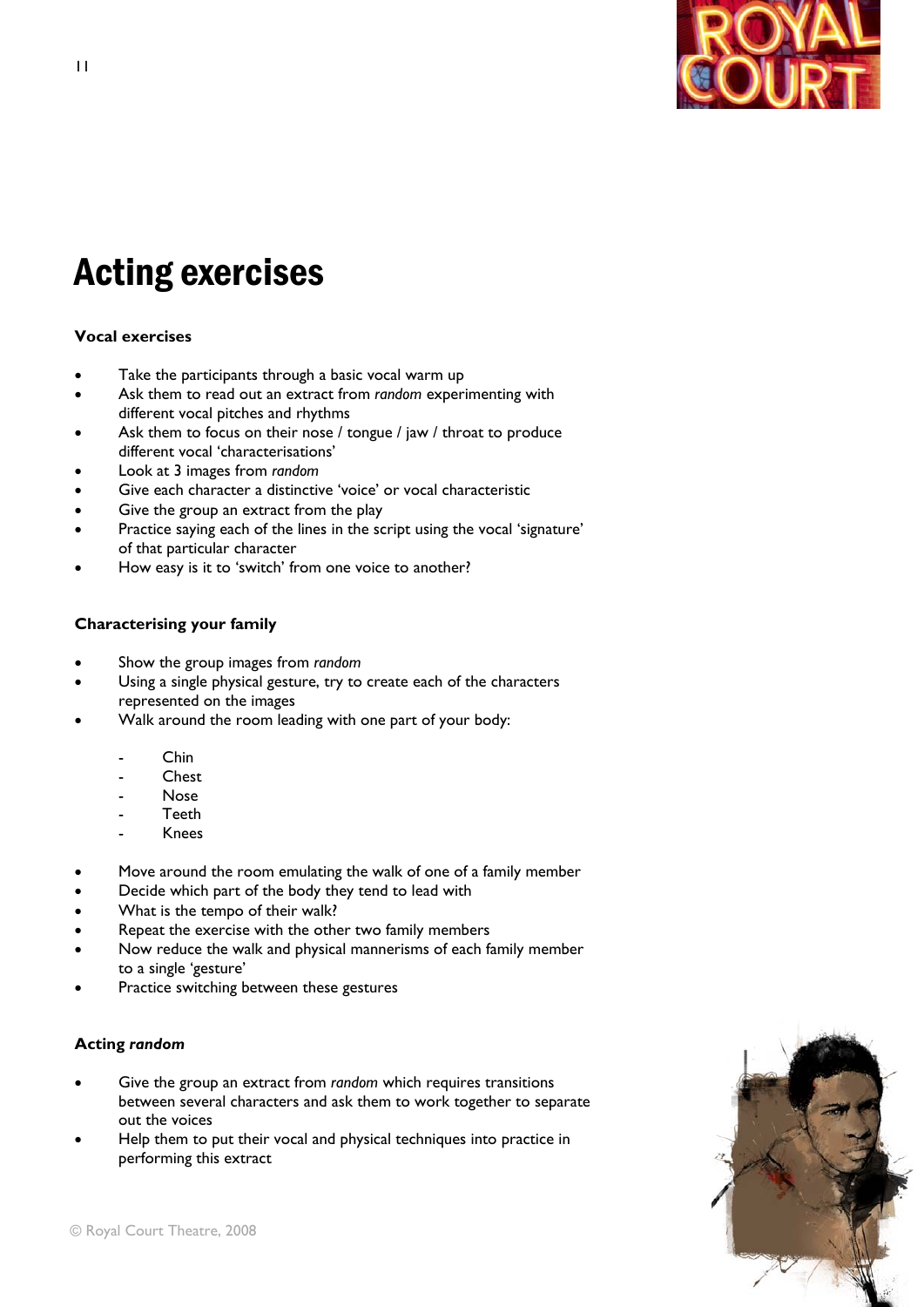

# Extract 1

| <b>SISTER</b>  | ' You awake?'                                                                                                                                                               |
|----------------|-----------------------------------------------------------------------------------------------------------------------------------------------------------------------------|
|                | <b>Beat</b>                                                                                                                                                                 |
| <b>SISTER</b>  | 'You awake -'                                                                                                                                                               |
| <b>BROTHER</b> | this one can't be inna my dream                                                                                                                                             |
| <b>SISTER</b>  | 'You awake -'                                                                                                                                                               |
| <b>BROTHER</b> | nightmare.                                                                                                                                                                  |
|                | <b>BROTHER kisses his teeth</b>                                                                                                                                             |
| <b>SISTER</b>  | 'I can borrow y'phone?'                                                                                                                                                     |
| <b>BROTHER</b> | 'I'm sleepin.'                                                                                                                                                              |
| <b>SISTER</b>  | 'This room stinks -'                                                                                                                                                        |
| <b>BROTHER</b> | 'Come outta it then -'                                                                                                                                                      |
| <b>SISTER</b>  | 'So I can borrow y'phone – an' why you still in bed?<br>An you ent sleepin - you sleepin? - how come yu sleepin all now?<br>Mek mi borrow your phone -                      |
| <b>BROTHER</b> | You credit-less - your problem.'                                                                                                                                            |
| <b>SISTER</b>  | 'Wanna use your sim in it - ennit -'                                                                                                                                        |
| <b>BROTHER</b> | 'Find a next phone – or a next man yeh?'                                                                                                                                    |
| <b>SISTER</b>  | ' I'ma 'llow that. Yeh?'                                                                                                                                                    |
|                | <b>BROTHER kisses his teeth</b>                                                                                                                                             |
| <b>SISTER</b>  | 'Thass an answer? Thass your answer?'                                                                                                                                       |
|                | <b>BROTHER kisses his teeth</b>                                                                                                                                             |
| <b>BROTHER</b> | 'An close back mi door.'                                                                                                                                                    |
| <b>SISTER</b>  | Why he<br>think I wanna -<br>be in his room that [s]tink.<br>Why he think I wanna be -<br>in his room -<br>with him $-$ that stinkin bwoy longer than mi haf to $-$ ask me. |

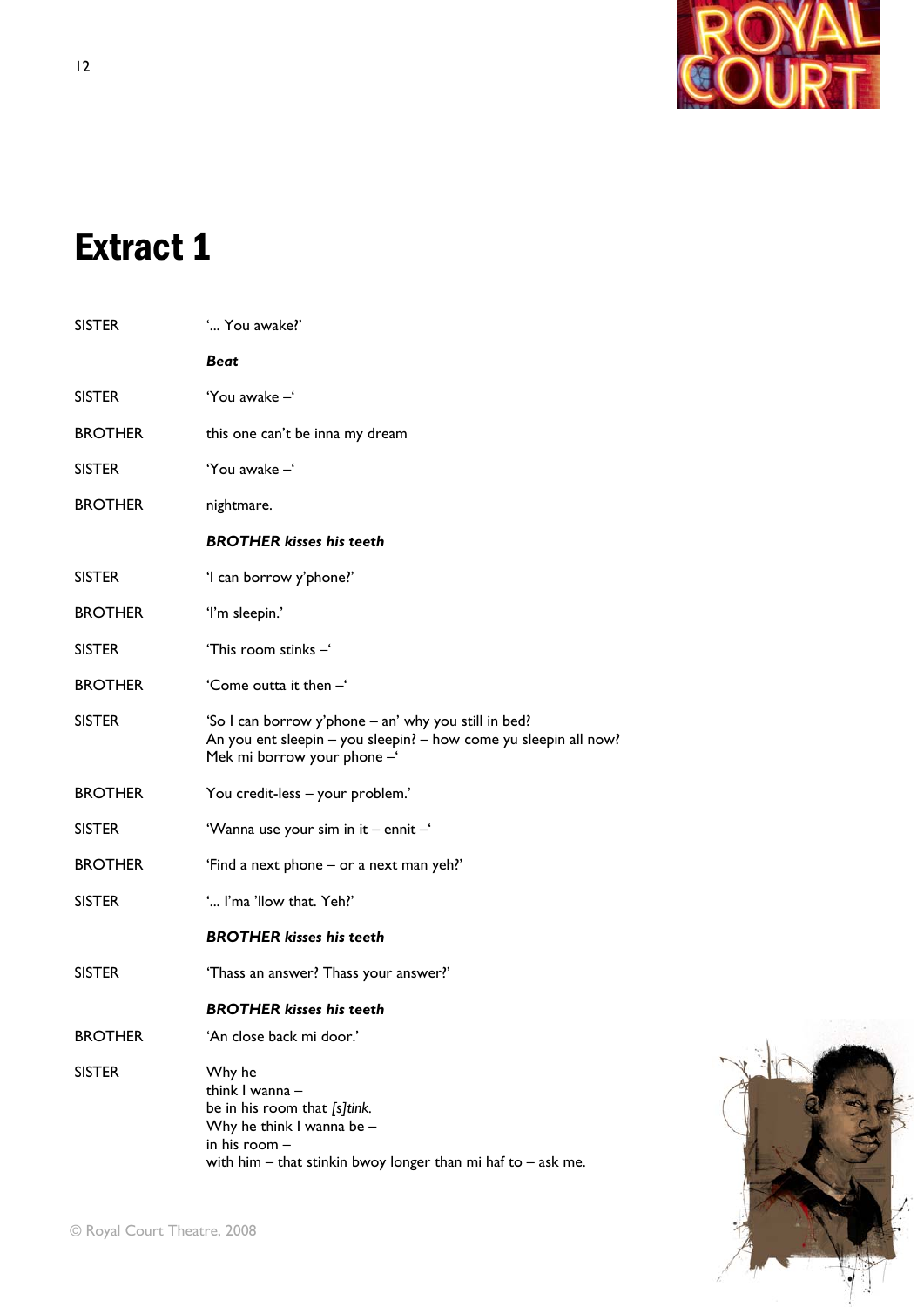

# Extract 2

| <b>BROTHER</b> | 'Anythin to eat -'                                                                                                                                                                                                                                                                                                                                                                                                                                                  |
|----------------|---------------------------------------------------------------------------------------------------------------------------------------------------------------------------------------------------------------------------------------------------------------------------------------------------------------------------------------------------------------------------------------------------------------------------------------------------------------------|
| <b>MUM</b>     | Like iss hotel.                                                                                                                                                                                                                                                                                                                                                                                                                                                     |
| <b>BROTHER</b> | 'Anythin to eat?'                                                                                                                                                                                                                                                                                                                                                                                                                                                   |
| <b>MUM</b>     | Like mi favour landlady.                                                                                                                                                                                                                                                                                                                                                                                                                                            |
| <b>BROTHER</b> | 'What is there to $-$ '                                                                                                                                                                                                                                                                                                                                                                                                                                             |
| <b>MUM</b>     | 'Porridge'                                                                                                                                                                                                                                                                                                                                                                                                                                                          |
| <b>BROTHER</b> | 'That?'                                                                                                                                                                                                                                                                                                                                                                                                                                                             |
| <b>MUM</b>     | 'That.'                                                                                                                                                                                                                                                                                                                                                                                                                                                             |
| <b>BROTHER</b> | 'That ent $-$ '                                                                                                                                                                                                                                                                                                                                                                                                                                                     |
| <b>MUM</b>     | 'It is.'                                                                                                                                                                                                                                                                                                                                                                                                                                                            |
| <b>BROTHER</b> | ' Got black bits in.'                                                                                                                                                                                                                                                                                                                                                                                                                                               |
| <b>MUM</b>     | 'Yu late down, porridge ha' fe bu'n.'<br>Heh.<br>Him watch the pot<br>watches me watchin<br>sights the juice - carton done<br>draws some milk<br>only glasses it<br>cah him see me watchin.<br>Leaves out the empty glass<br>leaves out the still some in it milk<br>gives it the kiss on the side a my head<br>like I used to give it the kiss on the side a his<br>when him was bout 10<br>Even then him wipe it off $-$<br>with a smile $-$<br>thatchu couldn't. |

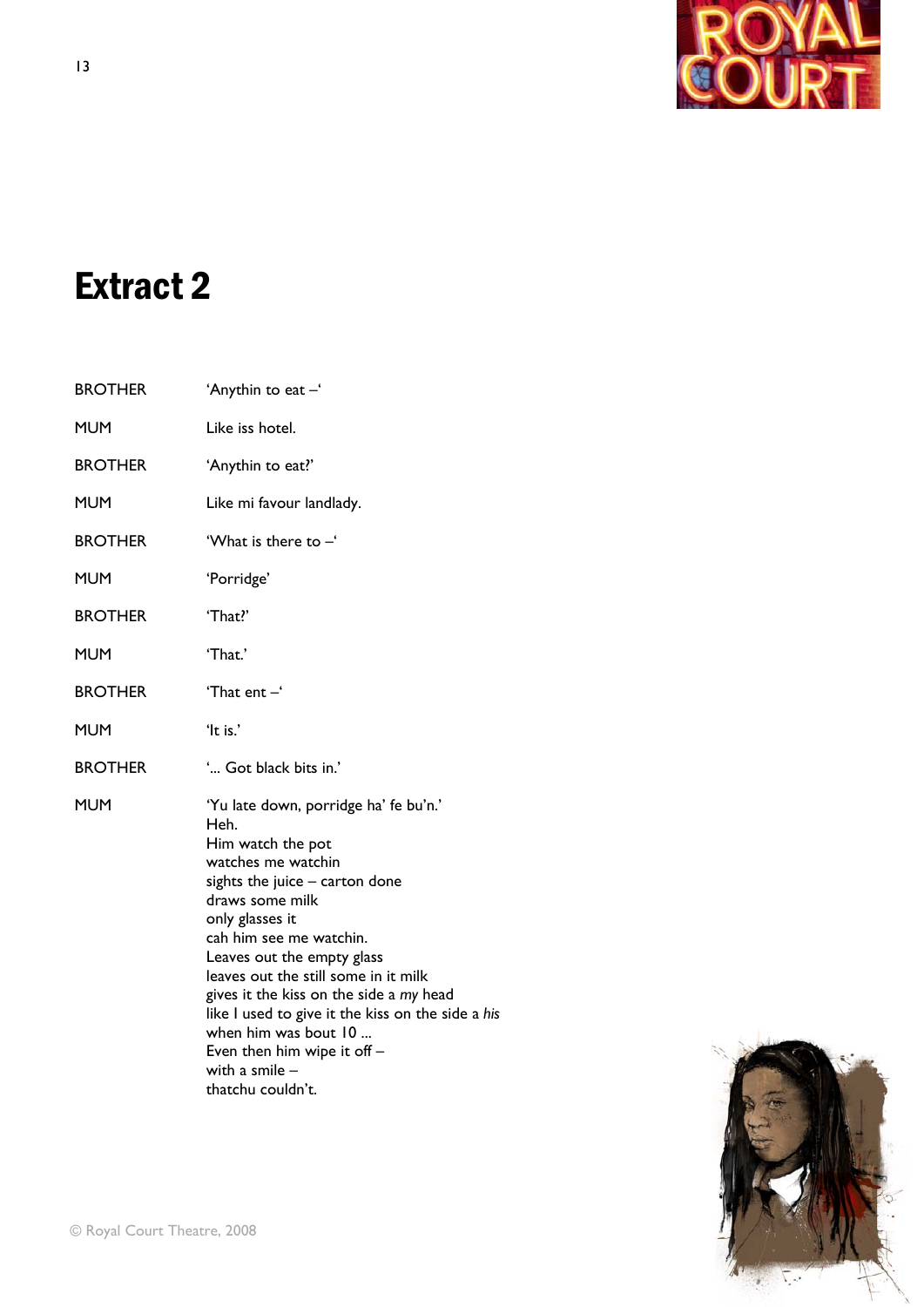

# Extract 3

SISTER How these people come to work? How these people come to work – but don't wanna work? Ask me?! If you don't wanna work – don't come – *nah* – if you come – don't reach cos your only reason is to come by *me* and chat *your* shit inna *my* ears bout how much you hate it. I hate it. Hate them. Hate hearin – Sally's John's Deepak's and Jane's business. Hate havin to hear it  $-$  day in day out  $$  why they think I wanna hear that? Why they think I care? And if Sally flicks that hair of hers near my face – again ... truss – mi. [They] chat their shit to me – [they] sit back spectin me to – chat *my* shit back to them I got friends f'that – I got – fambily  $f$ that  $$  truss mi – I got me a *man* fe that ... Well. Sort of.

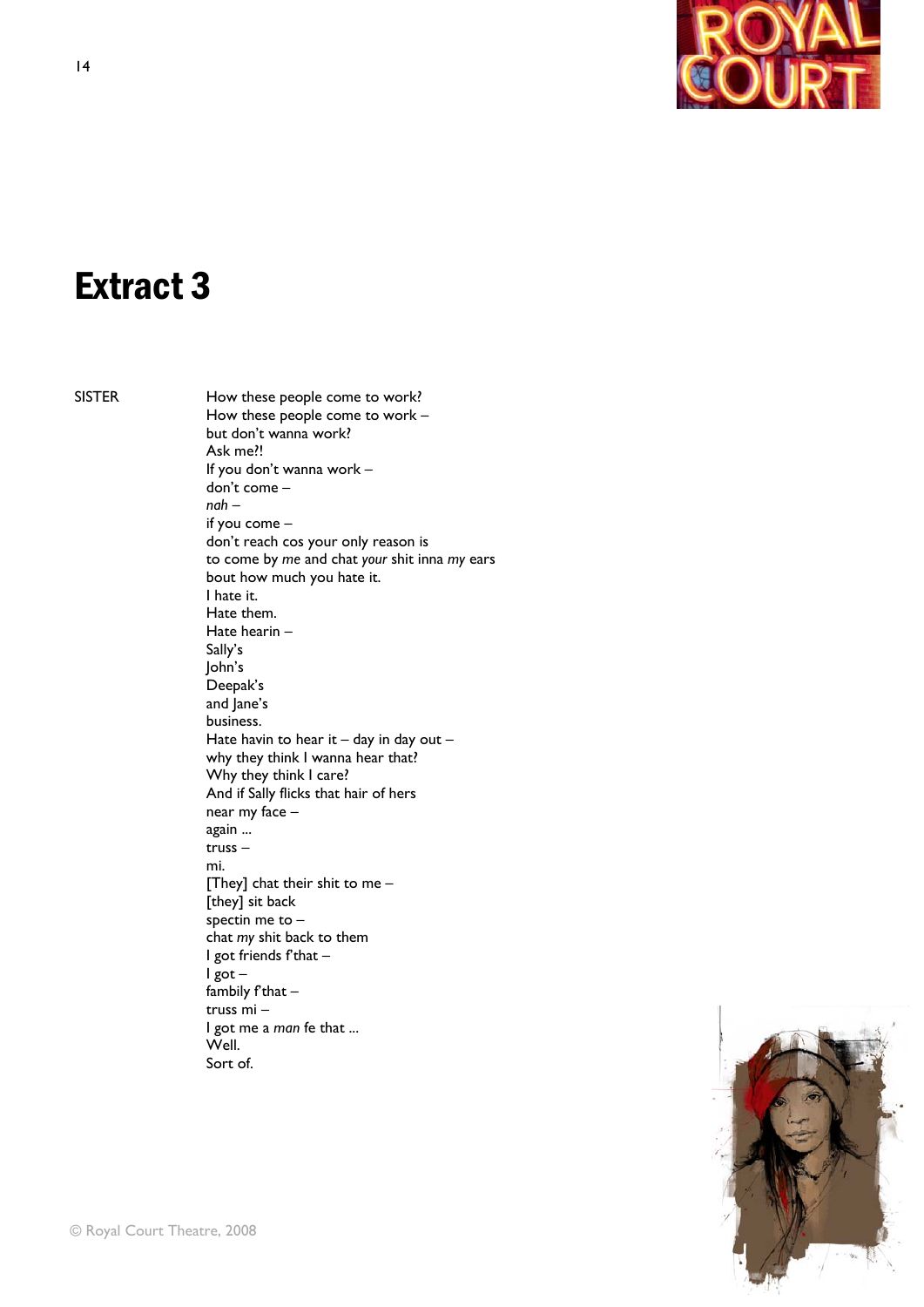

# Images from random